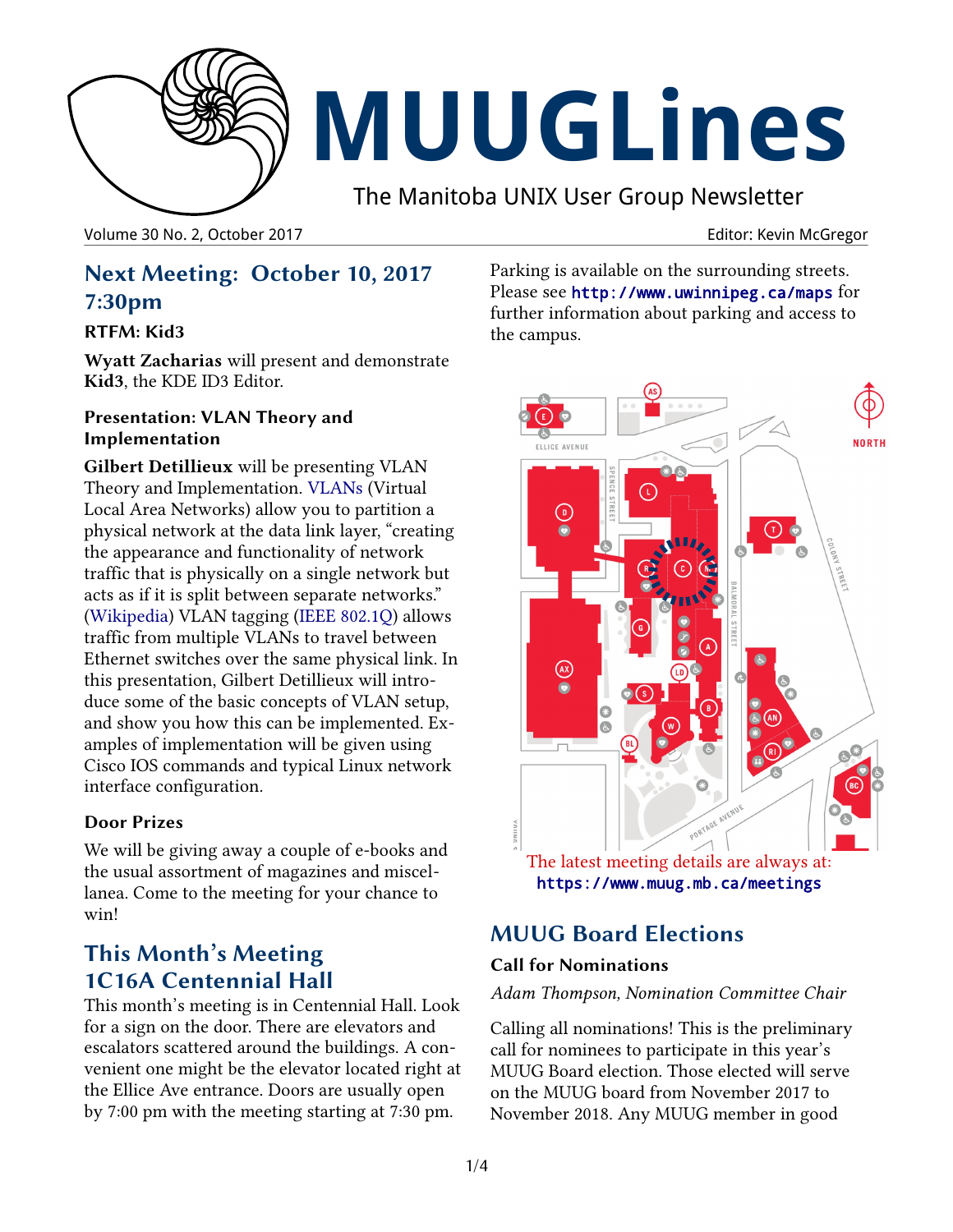standing may nominate someone they feel would make a good candidate, including themselves.

The MUUG Board is tasked with coordinating the meetings and other events hosted by the group. It's fun, and you get a role in deciding what the group will do. All members are encouraged to apply.

Every November, the group holds its annual general meeting, the main goals of the meeting are to elect the new board, and to pass any special resolutions if required. The Board may consist of up to 10 people. The following 8 members are allowing their names to stand for re-election:

#### **Trevor Cordes**

Owner – Tecnopolis Enterprises

**Gilbert Detillieux**

Systems Analyst – University of Manitoba

**Kevin McGregor** Systems Specialist – City of Winnipeg

**Katherine Scrupa** Term project ending, please hire me?

**Adam Thompson** Proprietor – CustomHosting.ca

**Tyhr Trubiak** Systems Admin – Thorkelson Consulting

**Brad Vokey** Owner – Fortress Software

**Wyatt Zacharias** Unix/Linux Administrator – Manitoba Blue Cross

## **O'Reilly Shutters Shop**

#### *by Trevor Cordes*

As readers of the MUUG RoundTable mailing list already know, computer book publisher extraordinaire O'Reilly Media (ORM) made some major changes over the summer. On June 28, without a word of warning, they shutdown their online store. You can no longer buy ebooks, videos or print books from them directly. They have switched to a publisher-only role, and while you can still get information regarding their titles on their website, you have to go to a retailer such as Amazon to actually purchase their products.

They do still have their Safari book library subscription service: indeed, they are promoting that as their preferred sales model. However, at \$400USD a year it is tough to stomach for the average home or micro-business user. (There are occasional sales of \$100-\$200 off, and it seems that subsequent renewals are also locked in at the lower rate.) Also, Safari only works while you are connected to the internet, which is not always affordable or possible (e.g. on airplanes).

The biggest uproar came from people who realized that this means you can no longer obtain DRM-free copies of ORM ebooks you legally purchase. If you choose to use Amazon, you are now locked into their Kindle ecosystem and all of its limitations and cruft. Almost as bad is the loss of the PDF format for ebooks, which, many people agree, is superior for content with many figures or complicated formatting.

They have made it clear that they intend to continue as normal in terms of book production, output level, and conferences. This is purely a move to exit the direct-sales space, excluding their Safari model. Some have speculated that they may have been under pressure from behemoth Amazon in order to reduce competition.

Another fascinating tidbit I learned is that a few years ago ORM switched to a publish-on-demand model for their print books. That means there are no large professional press print runs; instead it's more like a book-making laser printer operated by a third party that prints batches as they are needed to fulfill orders. Looking back, that makes sense as their books started to have a different feel around that time, and many more of them were in full colour. Personally, I have no complaints about the new format, and have enjoyed reading many of them.

If you want more info, or want to comment or complain directly to ORM's official support forum, visit <http://tinyurl.com/ya88rzua>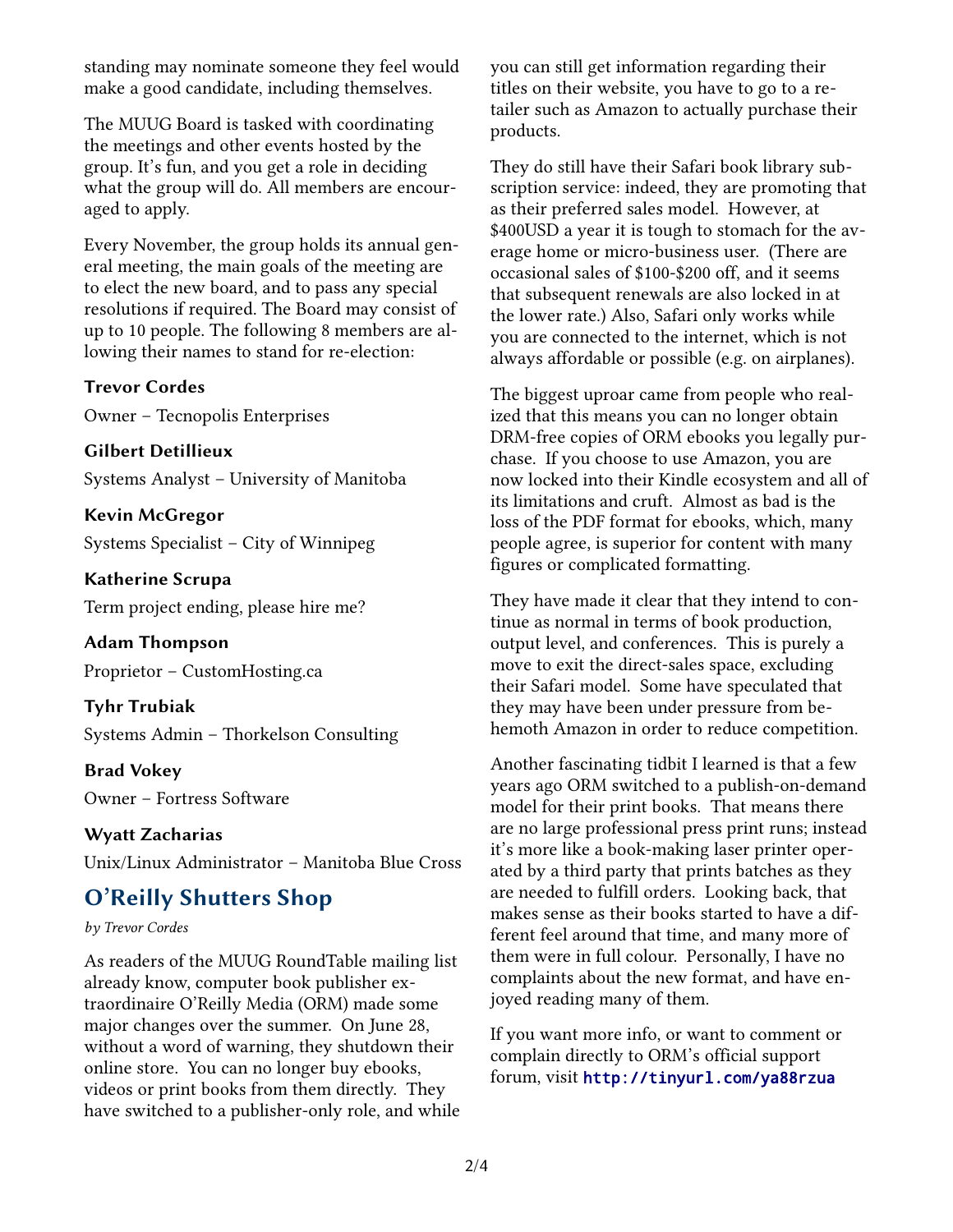# **Apache Optionsbleed**

No, it's not a new Apache-sponsored project. It's a newly-revealed bug having to do with leaking possibly-secret chunks of memory. The formal description reads:

Optionsbleed is a use-after-free error in Apache HTTP that causes a corrupted Allow header to be constructed in response to HTTP OPTIONS requests. This can leak pieces of arbitrary memory from the server process that may contain secrets. The memory pieces change after multiple requests, so for a vulnerable host an arbitrary number of memory chunks can be leaked.

It is tricky to reproduce (it's non-deterministic) and it only affects servers where the webmaster tries to use a "Limit" directive with an invalid HTTP method.

Still, if you're running an Apache server, you should apply the patch and restart immediately. See [CVE-2017-9798](https://nvd.nist.gov/vuln/detail/CVE-2017-9798) and the article at **[Fuzzing](https://blog.fuzzing-project.org/60-Optionsbleed-HTTP-OPTIONS-method-can-leak-Apaches-server-memory.html)  [Project](https://blog.fuzzing-project.org/60-Optionsbleed-HTTP-OPTIONS-method-can-leak-Apaches-server-memory.html)** for more details.

# **Time, Revisited**

Last month's meeting had a presentation and ensuing discussion of various implementations of the NTP time-synchronization protocol.

In short, the different implementations trade off things like accuracy, precision and security, as well as ease of use. An [article over at](https://chrony.tuxfamily.org/comparison.html) [tuxfam](https://chrony.tuxfamily.org/comparison.html)[ily.org](https://chrony.tuxfamily.org/comparison.html) compares three of them: **chrony**, **ntp** and **openntpd**. The article consists largely of feature-comparison tables (which won't be reproduced here lest the editor be accused of laziness) and a summary at the end which breaks down the individual differences in a more understandable way.

## **Red Hat is Boring**

James Governor over at **Redmonk** had some comments about the recent Red Hat (European) Analyst Day. He points out that Red Hat just chugs along providing open source software that works as advertised, without the excitement.

> Enterprises trust Red Hat precisely because it makes open source boring. Excit

ing and cool, on the other hand, often means getting paged in the middle of the night. Enterprise people generally don't like that kind of thing.

See the full comment at

[http://redmonk.com/jgovernor/2017/09/21/red](http://redmonk.com/jgovernor/2017/09/21/red-hat-is-pretty-good-at-being-red-hat/)[hat-is-pretty-good-at-being-red-hat/](http://redmonk.com/jgovernor/2017/09/21/red-hat-is-pretty-good-at-being-red-hat/)

### **Red Hat is Kinda Nice**

As reported over at The Register, The 2,000+ patents Red Hat has collected won't be enforced – so long as they are used in properly-licensed open source projects.

> The company has made more or less the same offer since 2002, when it first made a "Patent Promise" in order to "discourage patent aggression in free and open source software." Back then the company didn't own many patents and claimed its nonenforcement promise covered 35 per cent of open-source software. The Promise was revised in order to reflect the company's growing patent trove and to spruce up the language it uses to make it more relevant. The revised promise "applies to all software meeting the free software or open source definitions of the Free Software Foundation (FSF) or the Open Source Initiative (OSI)." [...] It's not a blank cheque. Hardware isn't covered and Red Hat is at pains to point out that "Our Promise is not an assurance that Red Hat's patents are enforceable or that practicing Red Hat's patented inventions does not infringe others' patents or other intellectual property." But the company says 99 percent of FOSS software should be covered by the Promise.

#### **Busted**

Jim Zemlin, President of the **Linux Foundation**, was caught using MacOS while trumpeting "2017 is officially the year of the Linux desktop!" at the Open Source Summit 2017. I guess he couldn't be bothered to figure out Impress.

This wasn't the *[first](https://twitter.com/mjg59/status/907000812131385344)* [time,](https://twitter.com/mjg59/status/907000812131385344) either.